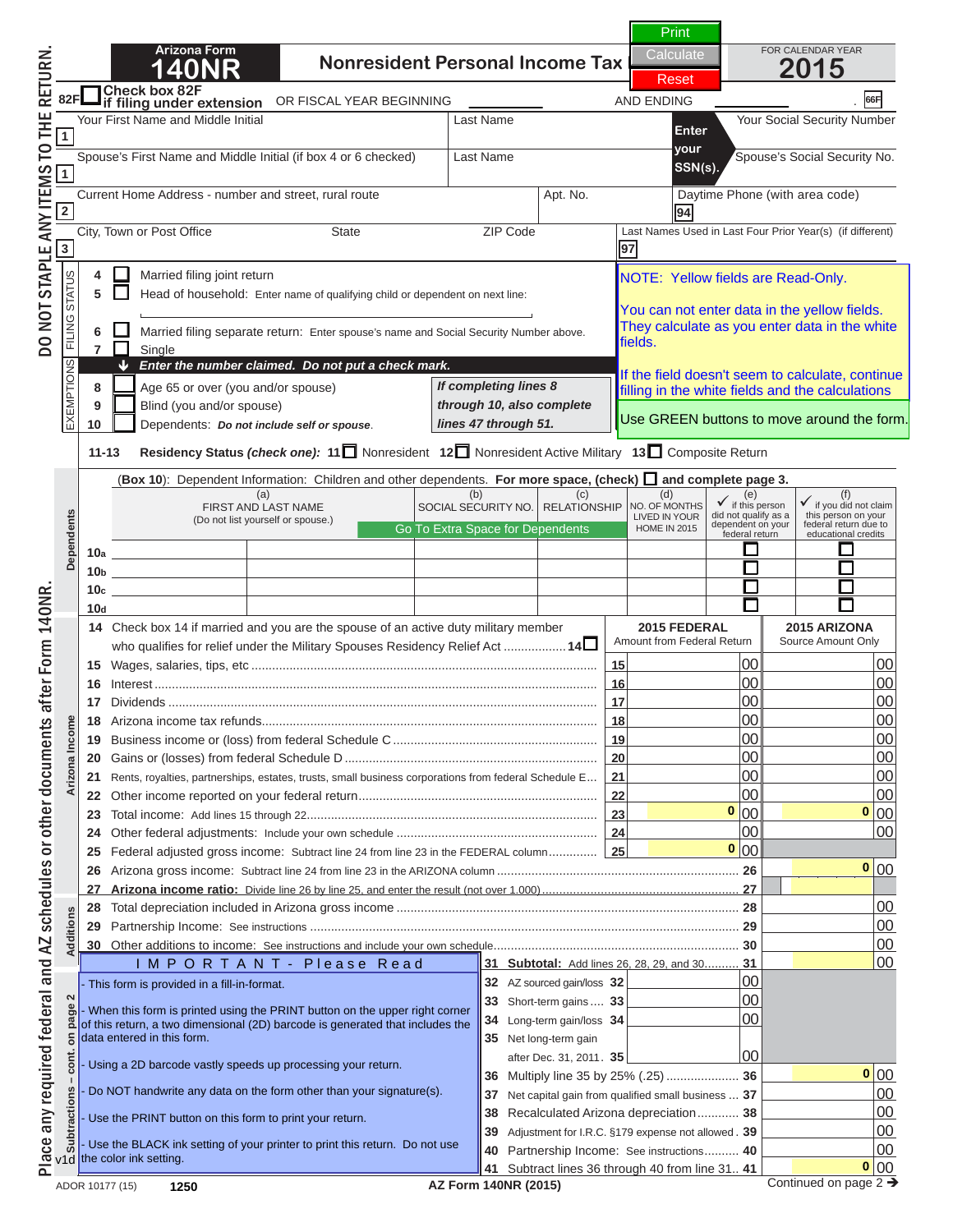### Your Name (as shown on page 1) Your Social Security Number **N O T I C E**

**14** Arizonal state included as income on  $\mathbf{F}$  and  $\mathbf{F}$  are  $\mathbf{F}$  . Then  $\mathbf{F}$  is to  $\mathbf{F}$ If you are viewing this message,  $\mathbf{A}$   $\mathbf{b}$   $\mathbf{a}$   $\mathbf{a}$   $\mathbf{A}$   $\mathbf{A}$   $\mathbf{A}$   $\mathbf{A}$   $\mathbf{A}$   $\mathbf{A}$   $\mathbf{A}$   $\mathbf{A}$   $\mathbf{A}$   $\mathbf{A}$   $\mathbf{A}$   $\mathbf{A}$   $\mathbf{A}$   $\mathbf{A}$   $\mathbf{A}$   $\mathbf{A}$   $\mathbf{A}$   $\mathbf{A}$   $\mathbf{A}$   $\mathbf{A}$   $\mathbf{$ **this is NOT a complete return. 48** Blind: Multiply the number in box 9 by \$1,500 .............................................................................. **48** 00

 $\mathsf{T}_{\mathsf{A}}$  print a completed return: **To print a completed return: To print a completed return: 53 Deductions:** *Check box and enter amount.* See instructions ....................... **<sup>53</sup><sup>I</sup> ITEMIZED 53<sup>S</sup> STANDARD 53** 00

 **55** Arizona taxable income: Subtract lines 53 and 54 from line 52 ........................................................................................... **55** 00

**Refundable Credits 56** Compute the tax using amount from line 55 and Tax Table X or Y ................................................................................ **56** 00 All required fields must be filled in.  $\overline{D}$  Culture 56 and the total indicated by a "Ded Dev"  **59** Credits from Arizona Form 301, Part 2, line 76 ............................................................................................................. **59** 00 **10 From line 59 is more than line 58. If line 58. If line 59. If line 58. If line 58. If line 58. If line 58. 61** Arizona income tax withheld during 2015 ...................................................................................................................... **61** 00 around the data field). **0 (Required Fields are indicated by a "Red Box"** 

 **Overpayment 65 Total payments and refundable credits:** Add lines 61 through 64 and enter the total ...................................................... **65** 00  **66 TAX DUE:** If line 60 is larger than line 65, subtract line 65 from line 60, and enter amount of tax due. Skip lines 67, 68 and 69 ...... **66** 00  **67 OVERPAYMENT:** If line 65 is larger than line 60, subtract line 60 from line 65, and enter amount of overpayment ...................... **67** 00 **18 Amount of line 67 to 2016 estimated to 2016 estimated the 2016 estimated to 2016 estimated the 2016 estimated t top of page 1. top of page 1. 0 Click on the Green PRINT Button located at the** 

 **Amount Owed Voluntary Gifts** Neighbors Helping Neighbors..**75** 00 Special Olympics ................**76** 00 Veterans' Donations Fund **77** 00 I E: Clicking the PRINT bl NOTE: Clicking the PRINT button will perform the  **81** Estimated payment penalty and Arizona Long-Term Health Care Saving Account (AZLTHSA) penalty ....................... **81** 00 **822**Farmer or Figure 221 included 822 **calculations and 83** Bandaria 1 the total and 81; enter the total state the total state the total state the total state of the total state of the total state of the total state of the total state of the total state of the total state of t **update the barcode. and 25 sero, enter all 25 sero, enter and 25 sero, enter and 25 sero, enter and 25 sero, enter and 25 sero, enter and 25 sero, enter a 25 sero, enter a 25 sero, enter a 25 sero, enter a 25 sero, ente Direct Deposit of Refund:** *Check box 84A* if your deposit will be ultimately placed in a **foreign account**; see instructions. **84A**

**ASSESSMENT OF REVENUE; WE ARE CHECK PAYABLE TO A RIZONA DEPARTMENT OF REVENUE; WE ARE CHECK PAYABLE TO ARIZON DEPARTMENT OF REVENUE; WE ARE CHECK PAYABLE TO ARIZON DEPARTMENT ...**  $\mathbf{R} = \mathbf{R} \mathbf{S} \mathbf{S}$ 



Sch A

<sup>-</sup>able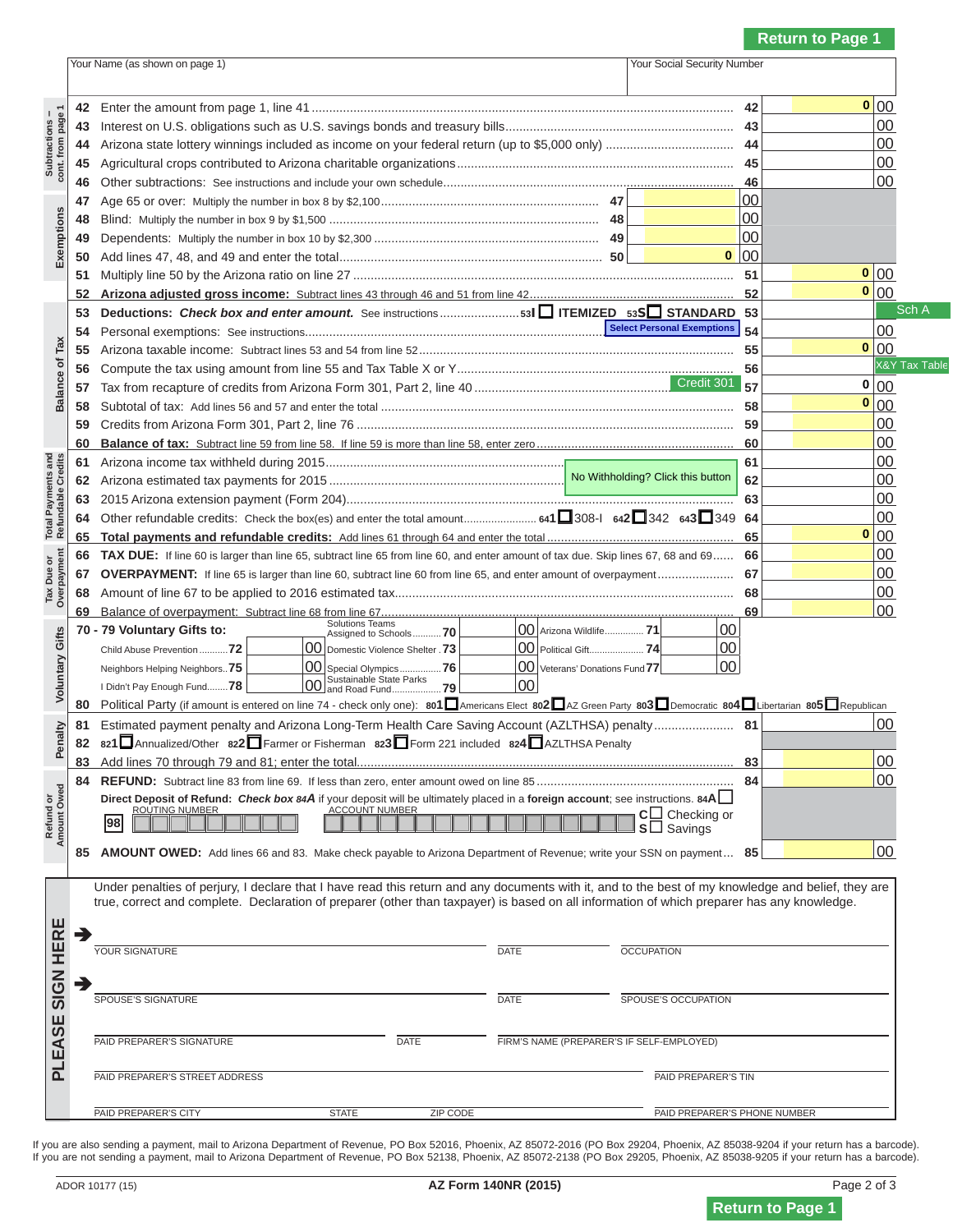# **NOTICE**

**Return to Page 1**

**Dependent Information - Continuation Sheet If you are viewing this message,** Include with your return *only* if listing additional dependents. this is NOT a complete return.

 **Children and other dependents, continued from page 1.**  (a) FIRST AND LAST NAME (Do not list yourself or spouse.) (b) JULIUS. (c) RATI I **To print a completed return:** 

 $\overline{10}$   $\overline{10}$   $\overline{10}$   $\overline{20}$   $\overline{10}$   $\overline{20}$   $\overline{10}$   $\overline{20}$   $\overline{10}$   $\overline{20}$   $\overline{10}$   $\overline{20}$   $\overline{10}$   $\overline{20}$   $\overline{10}$   $\overline{20}$   $\overline{10}$   $\overline{20}$   $\overline{10}$   $\overline{20}$   $\overline{10}$   $\overline{20}$  **10g All required fields must be filled in. 10h Required Fields are indicated by a "Red Boy" 10j (Required Fields are indicated by a "Red Box" 10kbarry 10kbarry 10kbarry 10kbarry 10kbarry 10kbarry 10kbarry 10kbarry 10kbarry 10kbarry 10kbarry 10kbarry 10 100 around the data field). 10. 10. 10. 10. 10. 10. 10. 10. 10. 10. 10. 10. 10. 10. 10. 10. 10. 10. 10. 10. 10. 10. 10. 10. 11. 11. 11. 11. 11. 11. 11. 11. 10mm and 10mm and 10mm and 10mm and 10mm and 10mm and 10mm and 10mm and 10mm and 10mm and 10mm and 10mm and** 

10oo - 10oo - 10oo - 10oo - 10oo - 10oo - 10oo - 10oo - 10oo - 10oo - 10oo - 10oo - 10oo - 10oo - 10oo - 10oo<br>10oo - 11oo - 11oo - 11oo - 11oo - 11oo - 11oo - 11oo - 11oo - 11oo - 11oo - 11oo - 11oo - 11oo - 11oo - 11oo Click on the Green PRINT Rutton located at tl **Click on the Green PRINT Button located at the 10r 10s 10s 10s 10s 10s 10s 10s 10s 10s 10s 10s 10s 10s 10s 10s 10s 10s 10s 10s 10s 10s 10s 10s 10s 10s 10s 10s 10s 10s 10s 10s 10s 10s 10s 10s 10s 10s 10t**

**NOTE: Clicking the PRINT button will perform the calculations and update the barcode.** 

**N O T I C E**